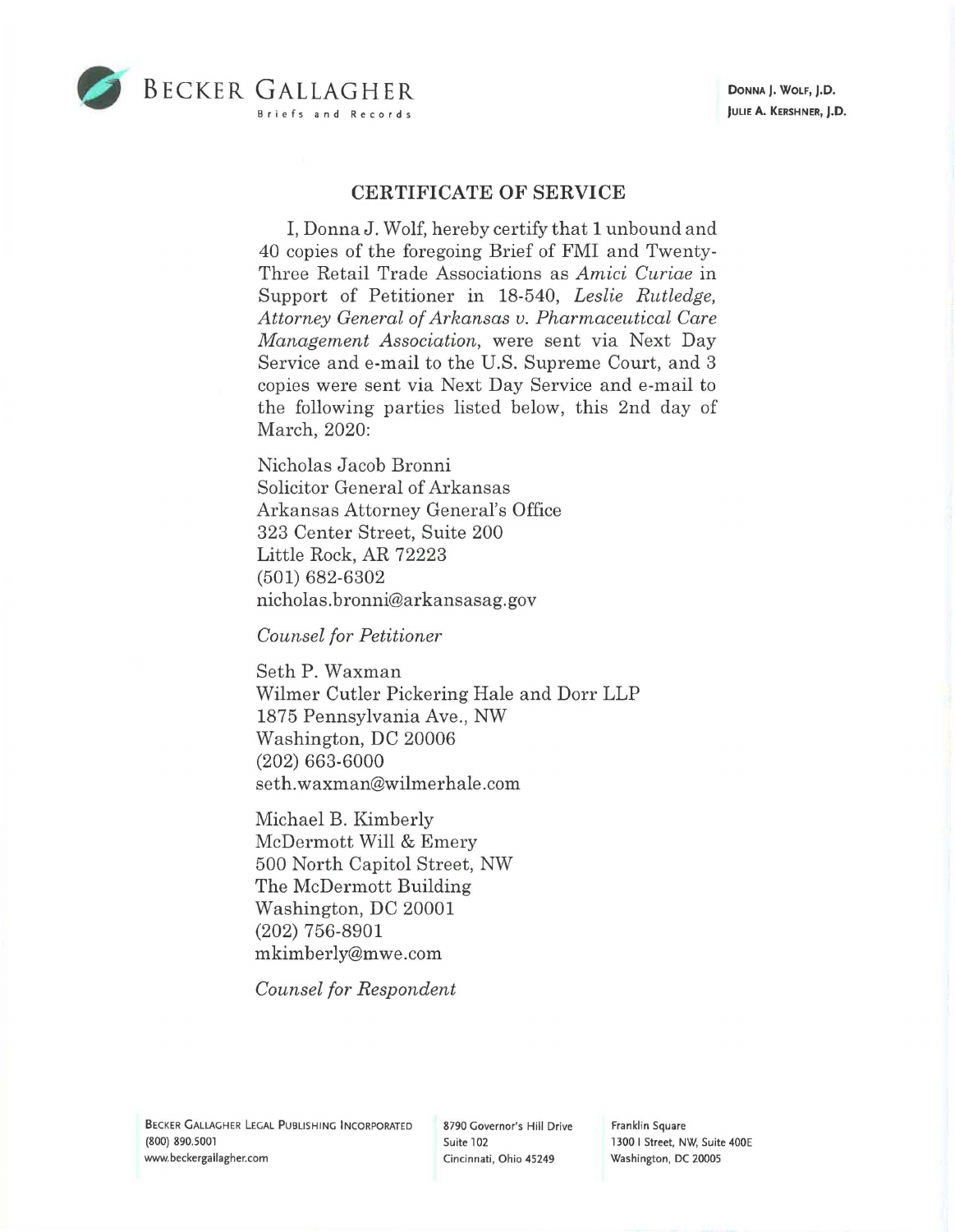William E. Copley *Counsel of Record*  Saul Cohen Weisbrod Matteis & Copley PLLC 1200 New Hampshire Ave. NW Suite 600 Washington, D.C. 20036 (202) 499-7900 wcopley@wmclaw.com

*Counsel for Amici Curiae*